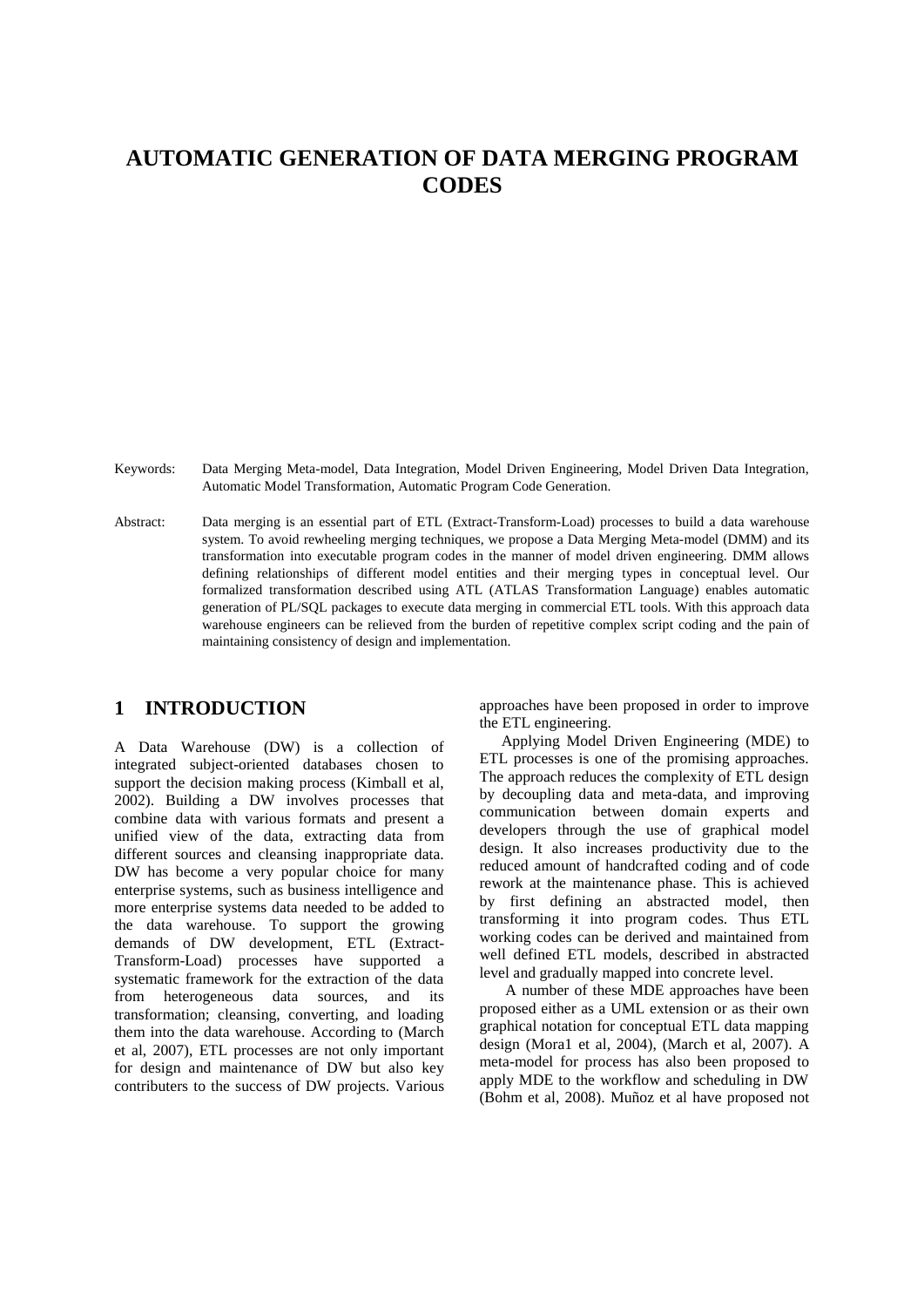just a design model, but a whole conceptual data integration framework (Muñoz et al, 2009). However most of these works address the whole ETL process and do not consider the problems which need to be addressed in each DW building phase. Furthermore, they have rarely demonstrated how to integrate industrial standards in their approaches. A more detailed review of previous works is dicusssed in section 6.

In this paper, we mainly focus on a model driven data merging approach to address problems in the data merging domain. Based on a real case study of a DW development project we propose a data merging system to generate executable merging codes from conceptual design. A Data Merging Meta-model (DMM) was proposed for design of merging models at conceptual level. Common Warehouse Meta-model (CWM), an industrial standard for data warehouse modeling, was also used for design of merging models at physical level (CWM, 2008). The proposed system provides transformation of DMM into CWM. By using the standard, it allows not to be bound to a particular tool but instead the use of any DW development environment. Through this system data warehouse engineers can develop a unified data schema by creating abstractions that help them program in terms of their design intent rather than the underlying computing environment. The executable data merging codes can be obtained from CWM merging models as ETL tool vendors provide code generation from CWM.

The rest of this paper is structured as follows: Section 2 presents model driven data warehousing, providing both the general approach and ours. The proposed data integration framework and merging meta-mode are also described. Section 3 shows our implementation works, illustrating the system architecture, target meta-model, CWM and, transformation rules. A case study to which we applied the proposed model driven approach is introduced in Section 4. Finally related works are given in section 5 and conclusions in section 6.

## **2 MODEL DRIVEN DATA INTEGRATION**

The whole data warehousing processes can be divided into four phases; (1) analyzing and understanding data in the different data sources, (2) preparing and collecting data into staging area, usually one physical platform, (3) combining data through data cleansing, merging, and transformation,

which covers most ETL processes, (4) finally customizing data into different presentation according to application purposes (Rahm et al, 2000). Through each data process, data sources are gradually reformatted and moved into target schemas. The processes can be easily executed and maintained by controlling data from models within a model driven approach.

In this section, we introduce general model driven approach with two representative methods and discuss our own approach which is implemented utilising the general approach.

#### **2.1 General Model Driven Approach**

Model Driven Engineering (MDE) is a software engineering methodology that uses models as primary artefacts to drive the entire development process through model transformations. Over the years model based development has gained rapidly increasing popularity across various engineering disciplines. The representative two approaches are presented in this section.

#### **2.1.1 Model Driven Architecture**

Model Driven Architecture (MDA) is the first initiative of MDE which uses UML as modeling language, OCL (Object Constraint Language) and, QVT (Query/View/Transformation) as model transformation language (OCL, 2008), (Kleppe et al, 2003). It is launched by the Object Management Group (OMG) in 2001 and mainly focuses on forward engineering, such as producing codes from abstract and human-elaborated modeling diagrams, separating design from architecture. The design addresses the functional requirements whilst the architecture provides the infrastructure addressing non-functional requirements like scalability, reliability and performance. Decoupling design and architecture allows system developers to choose the best and most fitting models in both domains.

MDA uses the Platform Independent Model (PIM) which represents a conceptual design to realize the functional requirements. PIM is translated into one or more Platform Specific Models (PSMs) that a computer can run. Accordingly model transformations which support conversion between PIM and PSM are particularly important for the realization of MDA.

Most software development IDEs support MDA by providing UML modeling and code generation from the UML models, but there are many critics that believe UML is too generic to describe domain specific problems. Another direction is to develop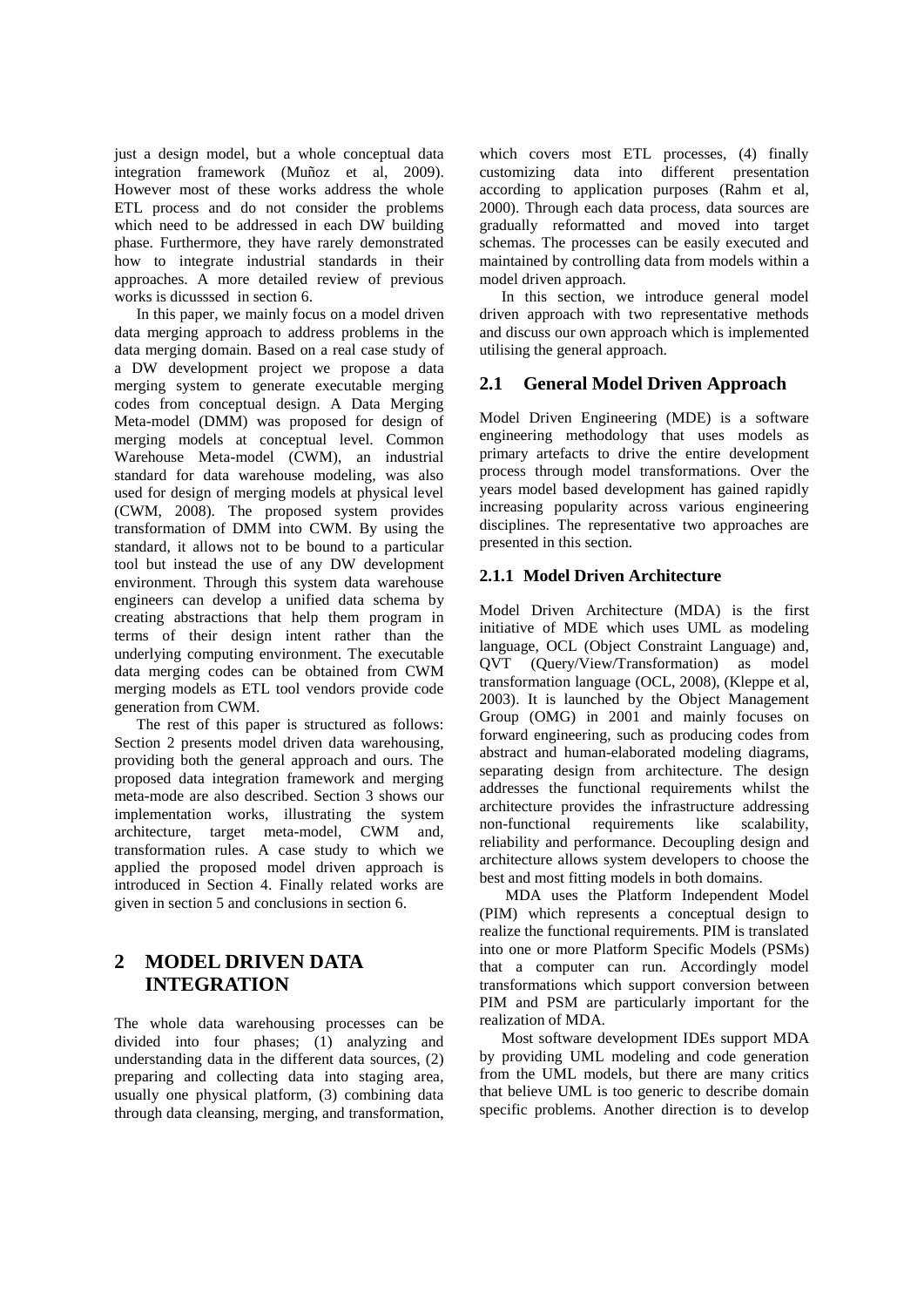domain specific languages designed to solve common model transformation tasks. Indeed, this approach has been widely taken recently by the research community and software industry. As a result a number of model transformation languages have been proposed (Marcos et al, 2006), (Greenfield, 2004).

#### **2.1.2 Eclipse Modeling Framework**

Eclipse is one of the most popular IDEs, providing convenient pluggable architecture. It also provides a meta-meta-model called ecore and its own modeling framework for MDE (Dave et al, 2008). This framework generates the model development environment automatically. Developers can design their own models and transform them into target models once a specific domain model is designed as a meta-model based on ecore.

In addition to this, there are several open source plug-ins that facilitate model driven development based on Eclipse modeling framework with various functionalities. For example, ATLAS Model Weaver (AMW) extends eclipse modeling framework for model to model conversion Macros, 2006). It enables a developer to combine different models together and generate a new model by establishing relationships between models using their weaving meta-model. For model transformation, it also provides a transformation language, called ATL, correspondent to QVT (Query/View/Transformation ) of OMG (Allilaire et al, 2006).

### **2.2 Our Approach**

We applied MDA to the whole data integration processes by designing PIM models in each DW development phase. PIM models then transformed into PSM models and real codes. Since existing ETL tools do not provide PIM modeling for data merging, we proposed a data merging PIM meta-model which allows conceptual design and model transformation into existing ETL standard. The ATLAS transformation language and toolkit have been used for the implementation of the transformation.

#### **2.2.1 Data Integration Framework**

It is well known that conceptual models (PIM) provide not only guidance on how to integrate actual data but also an automated generation of real code, ready for execution according to MDA viewpoints. In this context, transformations between PIMs and PSMs, and between PSMs and real codes are necessary for each modeling phase of DW. For data

integration, it is also required to define and use different models for each data integration phase: data source model, extraction model, merging model and customized model.

In general, modeling starts from the highest abstraction layer and descends to the concrete codes layer. However, most Data Source PIMs and PSMs can be derived from real data sources through reverse transformation as existing data sources have their own schema or structure by which PSM is drafted. Extraction PIMs are usually designed on the basis of Data Source PIMs analysis and transformed into PSMs and program codes in turn later. Merging PIMs are commonly designed after building the data cleansing strategy and then transformed into PSMs and merging execution codes. Based on unified a data model, Customized PIMs are also built in order to present data in a different way. Figure 1 outlines the models and their relationships in different abstraction levels such as different data warehousing phases.



Figure 1: Models and Transformations between the models.

Most of the data modeling tools support reverse engineering that automatically transforms physical data schema into its physical ERD model or its logical UML model as like they do forward engineering for automated transformation of PIM into PSM and into real code. Most of the DW vendors also supply ETL modeling and model interchange mechanism between different ETL platforms and BI systems by implementing the Common Warehouse Meta-model (CWM) specification. However, many researchers have reported that CWM is not sufficient for conceptual modeling since it tightly bounds to a physical layer (Vassiliadis et al, 2002). Furthermore, data processing can not be designed effectively in UML as it is unable to express data mapping, requiring defining relationships between attributes. This problem is solved through using a data merging metmodel for conceptual design (PIM) and transforming it into CWM (PSM). In our previous work, we had proposed the conceptual data merging meta-model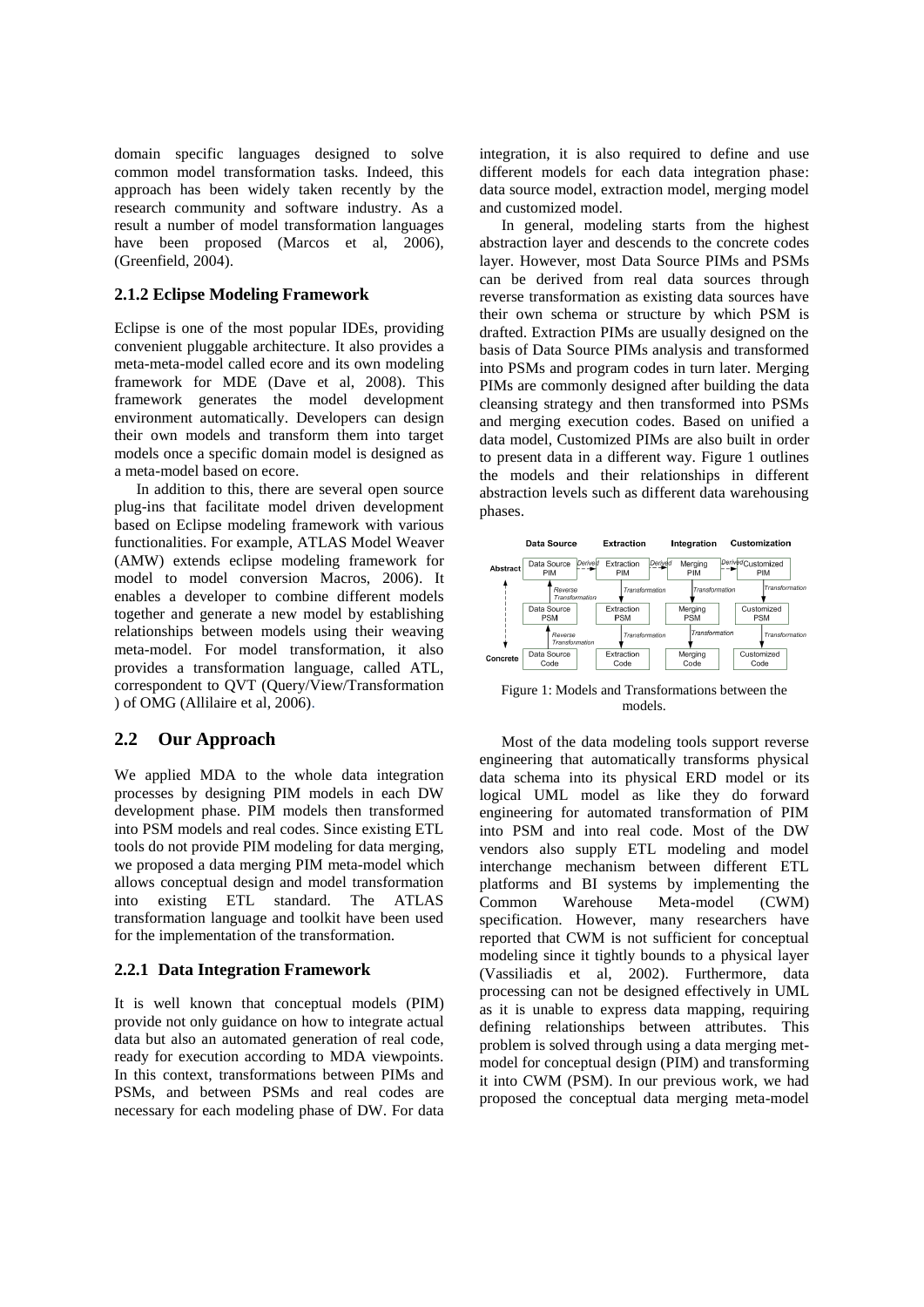and rules to support manual transformation of merging PIM into PL/SQL scripts (Kim et al, 2009). In this work, we discuss how we have implemented these transformation rules proposing a data merging system. The transformation rules have been extended to support automatic conversion of the proposed meta-model into the commercial standard meta-model, CWM.

#### **2.2.2 Data Merging**

In this paper, we concentrate on model driven data merging. Data merging in data warehousing includes combining and moving data into target schema as well as creation of new data schema in order to provide a unified view. Data schemas and data combing rules can model entities that describe attributes of each data entity and relationships of the entities. In particular, a data merging model must show how to move data from existing source data entities into new target data entities. Since a data entity is a set of data attributes, not only relationships between data entities but also relationships between data attributes should be addressed for data merging.

Data merging modeling starts from investigating overlapped data from each data source. Once corresponding pairs of duplicated data are identified, a number of design issues lead to concerns including whether to preserve the duplicated data or how to keep data consistency between indirect references as well as direct ones. However, once a decision of how to merge the data is made, the actual merging can be simple repetitive routines in abstraction. The abstractions can be represented as three patterns; Join, Union, and Association. Join keeps all data from one leading data source and copies data, excluding duplicated parts with the leading one from the other data sources. Union combines all data from each data sources without discarding any data. Association only updates relationship constraints between data sources and target. They are described as DMType model elements in the proposed conceptual data merging model.

#### **2.2.3 Proposed Data Merging Meta-model**

We propose a Data Merging Meta-model (DMM) to support data merging design in the early stage of DW development. It describes merging models at conceptual level based on UML and rule description. A model includes model elements from different data sources and their relationships. These relationships of meta-data realize data mappings that

describe how to move each source data to the target one. Figure 2 describes our DMM.



Figure 2: Data Merging Meta-model.

The root element of the model, DMModel, is composed of several elements; DMType, DMElement, and DMLink. Description of each element is following in Table 1.

Table 1: DMM elements.

| DM        | A base model of DMJoin, DMUnion and            |
|-----------|------------------------------------------------|
| Type      | DMAssociation, which determines<br>the         |
|           | merging method. A data mapping rule script     |
|           | attached on the DMType specified details of    |
|           | data mapping and their order.                  |
| DM        | A type of merging which finds a joint data set |
| Join      | of all linked source elements and moves the    |
|           | data into a target element.                    |
| DM        | Moves all data from each source elements to    |
| Union     | a target element according to their order.     |
| DM        | Replaces association of source elements to     |
| Associate | the target.                                    |
| DM        | Represents model elements including both       |
| Element   | source and target.                             |
| DM        | Shows relationship and directions of data      |
| Link      | mapping.                                       |
| DM        | Inherits DMLink to identify source elements.   |
| Source    |                                                |
| DM        | Inherits DMLink to identify a target element.  |
| Target    |                                                |
|           |                                                |

Using this model data merging in DW can be designed abstractly; an example of a simple data merging between two meta-data is presented in Figure 3. Here two school model elements from a student record management system and a course marketing system are shown respectively. They contain exactly the same data structure but are differentiated by the reference to the faculty object named CM\_Faculty. It means that not only data itself, but also other things such as the object reference and data constraints have to be considered when the two elements are merged. We merged them using DMJoin defining UE\_School as a leading data source and describing detailed attribute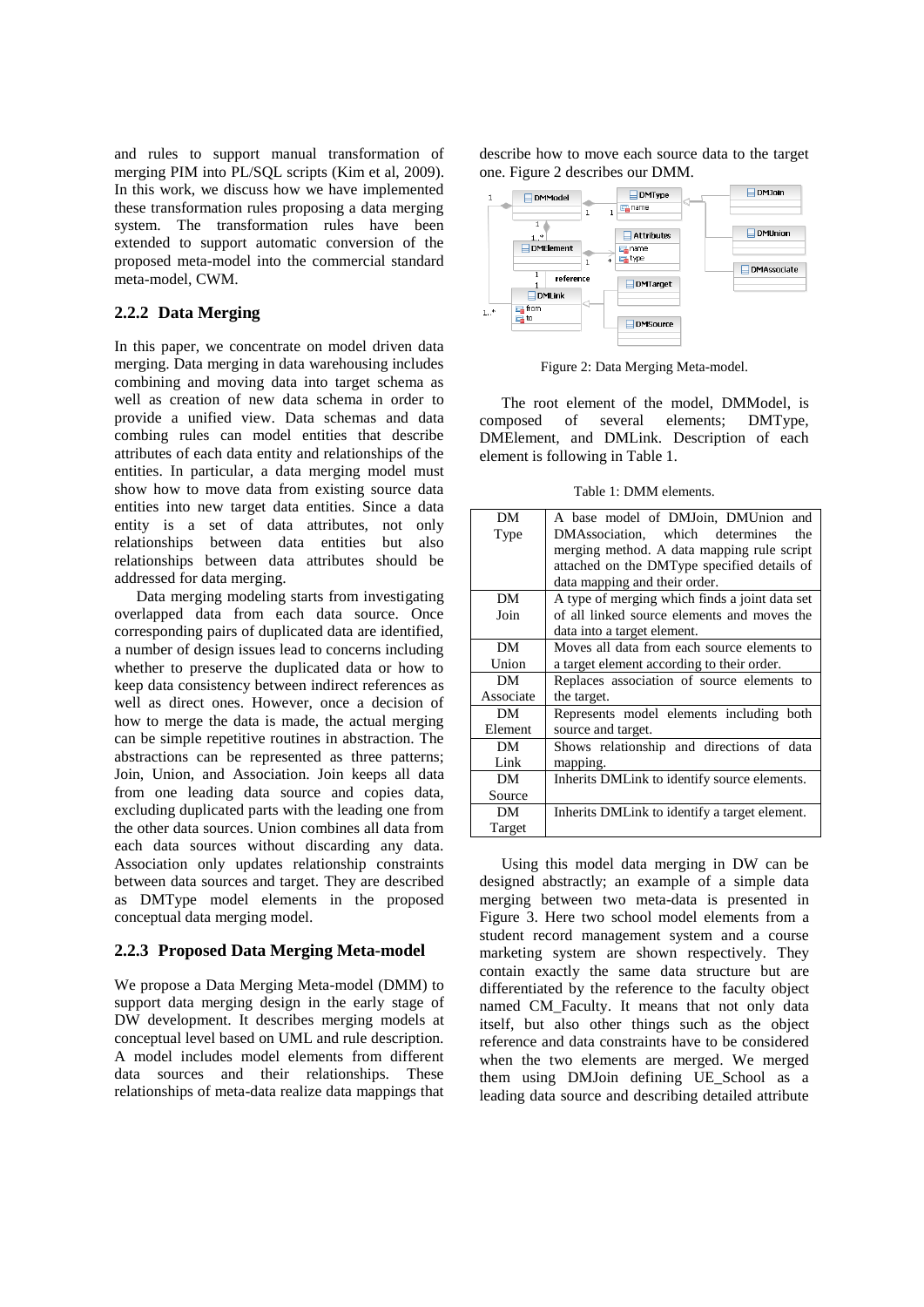mapping as a rule shown below. This rule can be expressed with graphic notation such as an arrow in more advanced graphic editor.



Figure 3: An Example of Data Merging PIM.

The ruleCreateElment MG\_School describes how to map the attributes of source elements; UE\_School and CM\_School, to the target element; MG\_School. The rule has a set of {sources, targets} and the targets have a set of {target element name, a set of attributes mapping}. Attribute mapping is expressed with an arrow directing from a source attribute to a target attribute. In this example, DMJoin moves only overlapped data sets of CM School. If the merging type is DMUnion, it would move the first source element into a target element on the 'insert' basis and the others on the 'update and insert' basis. All data from UE\_School inserted into MG\_School then CM\_School data

updated School\_ID attribute of existing data set only if the same Name attribute data is found in existing data. As <CM\_Faculty> is an object reference, not only data value but also an object constraint must to be changed. The reference object is changed from CM\_Faculty to MG\_Faculty in this example.

## **3. IMPLEMENTATION**

In our approach, data merging process is launched by designing a conceptual merging model in DMM. This model is then automatically converted into a CWM model by executing the implemented transformation engine. Then the executable merging program is finally created through importing the generated CWM model into an ETL tool. In this section, we discussed the implementation detail including system architecture, CWM specification and, transformation rules.

#### **3.1 System Architecture**

We implemented a data merging system, including the transformation engine based on ATL toolkit and the engine exports generated from the CWM models as file format. All processes and architecture are illustrated in Figure 4.



Figure 4: Data Merging System Architecture.

The DMM Editor takes the DMM model as an input and generates the CWM model. This requires both the DMM meta-model and the CWM metamodel, interpreted and deployed as ecore format. Based on these ecore models transformation rules have been implemented. The rule component of the Transformation Engine container consists of rules for mapping of DMM into CWM, the Help Context component comprising of the functions and utilities needed for type checking, condition management etc. Details of transformation rules are presented in Section 3.3.2.

DMM Editor exports the CWM model according to interchangeable CWM model specification which DW vendors can import. The imported model contains both skeletons and logics inside to execute data merging but is not bound with actual schemas of data sources. Therefore the additional work to bind it with physical data schemas and allow synchronization between them is necessary. After this, the merging codes are generated, deployed and executed into the target platform.

#### **3.2 Common Warehouse Meta-model**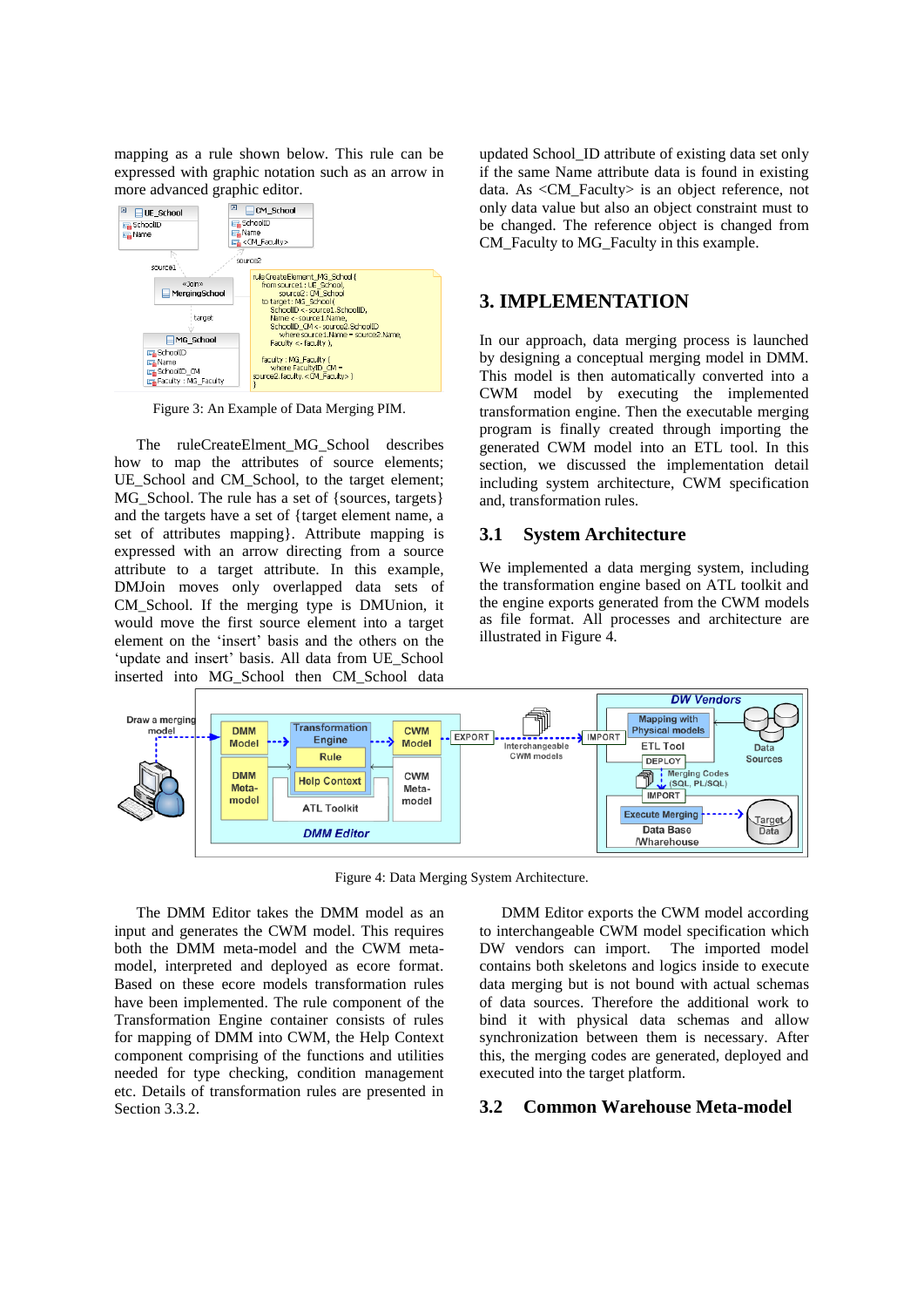CWM is a specification describing objects and relationships in the context of data warehousing. Since data warehouses pull in data from many different digital sources, CWM includes comprehensive set of data models for data structures such as relational databases, flat files, and XML.

OMG announces that MOF bridges the gap between dissimilar meta-models by providing a common basis for meta-models. Consequently, the models described by DMM can be interchanged with the models conform to CWM since both are MOFconformant.

CWM was designed in line with the aim of providing interchange of all warehouse meta-data that describes all warehouse data element. This includes data sources, transformations, data targets, and all warehouse processing elements including scheduling, status reporting and history recording. Thus the meta-model specification of CWM cover all warehousing areas: from the foundation of data types and type mapping, to the management of the warehouse process and operation. For the entire meta-model, we have only referenced the parts related to data merging. For example, Figure 5 shows relational meta-model of CWM to describe data sources and data targets. It presents the attributes of tables, columns and data types, and the relationships between them (CWM, 2008).



Figure 5: Part of Common Warehouse Meta-model.

#### **3.3 Model Transformation**

MDE can be completed through constant model transformations from abstract level to concrete one. As mentioned in Section 2.1, there are several MDE initiatives that suggest their own meta-model and transformation language. (Frédéric et al, 2006) summarizes the main characteristics of representative transformation languages; QVT and

ATL, comparing their technology and functionality in architectural view, to helping software developers compare and select the most suitable languages and tools for a particular problem. The reasons we decided to implement ATLAS architecture are: abundant data, steady maintenance, and support of transformation development toolkit, although QVT is considered as an industrial standard in MDA. This section presents ATL and the transformation of DMM into CWM using ATL.

#### **3.3.1 ATLAS Transformation Language**

ATL provides both the language for description of model transformations and the toolkit for execution of the model transformations. The architecture for ATL toolkit is shown in Figure 6. It was developed on the top of Eclipse platform, aiming to offer ways to produce a set of target models from a set of source models. Source metamodel and target meta-model should first be defined subsequently target instance model is generated from input source model using ATL. The transformation rule between source model and target should be written in ATL language.



Figure 6: ATLAS Toolkit Architecture.

ATL language is used to create an ATL module that describes and executes transformation in the toolkit. Besides its header, an ATL module is composed of a set of ATL rules. Each rule defines the way of transforming an input element into a target element. A rule is composed of an InPattern and OutPattern. The InPattern declares a typed variable that corresponds to the rule input element. During the execution of the ATL transformation this variable corresponds to the source element currently being matched. The OutPattern declares a typed variable which corresponds to the rule output element. The OutPattern also specifies a set of Binding elements. A Binding describes how a given feature (an attribute or a reference) of the target element is initialized. This initialization must be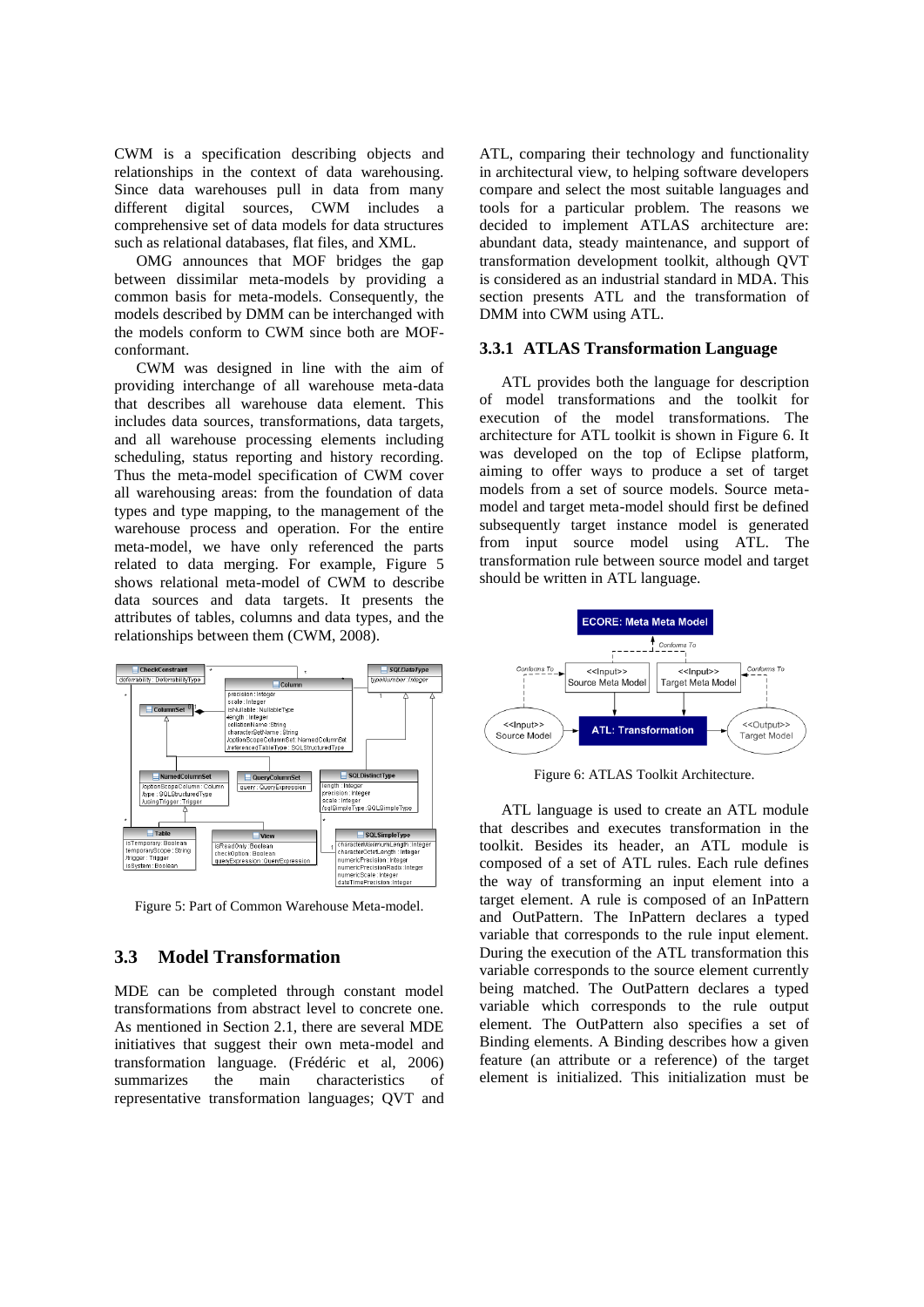specified as an OCL expression (Allilaire et al, 2006).

#### **3.3.2 DMM2CWM Transformation**

Converting DMM into CWM means that *DMElements* are mapped to a relational data element. For example, source *DMElement* references existing data table, whilst a target *DMElement* creates new data schema. The full description of transformation rule is listed in Table 2.

Table 2: Transformation Rule.

| <b>DM</b>         | <b>Transformation Rule</b>                      |
|-------------------|-------------------------------------------------|
| <b>Model</b>      |                                                 |
|                   | -If <i>DMElement</i> is connected with          |
|                   | DMSource link, generate a reference to an       |
|                   | existing table.                                 |
|                   | - If <i>DMElement</i> is connected with         |
| <b>DMEle</b>      | <i>DMTarget</i> link: create new table schema   |
| ment              | including primary key and foreign key           |
|                   | constraints.                                    |
|                   | -If an attribute of <i>DMElement</i> is not a   |
|                   | primitive type, change table constraints on     |
|                   | foreign key to reference a proper element.      |
|                   | -Create data mappings as much as the            |
|                   | number of DMSource links.                       |
|                   | -According to the mapping order in rule         |
|                   | script, each data mapping from a source to a    |
| <b>DMUni</b>      | target is transformed into each attribute       |
| <sub>on</sub>     | connection between source and target            |
|                   | elements in turn.                               |
|                   | - If attributes of source and target are not of |
|                   | the same type, insert data type change          |
|                   | function before mapping data.                   |
|                   | -Create a data mapping using joiner entity      |
| DM.Ioin           | to merge source elements                        |
|                   | -From rule script, joining conditions and       |
|                   | mapping sequence are determined.                |
| DMAsso<br>ciation | -Change target table schema.                    |
|                   | -Update target table schema to reference a      |
|                   | source table with foreign key constraint.       |
| DMLS0             | - No correspondent transformation. Just         |
| urce/D            | indicate whether a linked <i>DMElement</i> is a |
| <b>MTarget</b>    | source element or a target one.                 |

To automate this model transformation, we implemented a transformation module using ATL. At first we created both input and output ecore models from DMM and CWM in UML. These ecore models are recognized as meta-models of input and output respectively, for the transformation. Then the transformation rules in Table 2 were implemented in ATL language as partly shown in Figure 7. DMElement is converted into Table element,

DMType to Transforamtion element, and An Assocation to Link element, for example. Once an input merging model is designed, the correspondent output model is generated automatically by executing this transformation in the ATL runtime toolkit.

```
nodule dmm2cwm;
preate OUT : Cum from IN : Dmm;
 - create target table from DMElment
rule DMElement2Table {
    from
        src : Dmm!DMElement (not s.isSourceType())
        tab : Cwm!Table (
             name < - src.name\text{attribute} \leq -\text{col}\verb|checkConstruct| is \verb|+|+ \verb|con|col : Cwm!Column foreach (e in src.attributes)
             name <- src.attributes->getName (e)
             checkConstruct - src. attributes\rightarrowcollect (e | e.constraints)
        con : Cwm!CheckConstraint
```
Figure 7: DMM to CWM Transformation.

## **4 A CASESTUDY**

We have applied the model driven data integration approach to a data warehouse development project in Thames Valley University. Different data sources from current university systems (such as the library system, student administration, or e-learning) have been integrated into the data warehouse system to provide a unified data view for a personalised student academic intervention system, based on data mining. In the project we have collected 3 years institutional historical data to build a DW and to predict individual student performance and dropout rate. As well as the suitability of the course or module for student intervention. The details of the case study were introduced in (Kim et al, 2009).

Based on the case study, we designed our DMM meta-model, and applied the model and its model transformation to the case study experimentally. In this section, we demonstrate our data merging approach throughout the example of merging two school data entities in Figure 3. The model in Figure 3 was entered into DMMtoCWM transformation engine and then the output CWM model was generated by the engine. The converted CWM is shown in Figure 8. According to the ruleCreateElment\_MG\_Faculty, UE\_School element and CM\_School are mapped to MG\_School.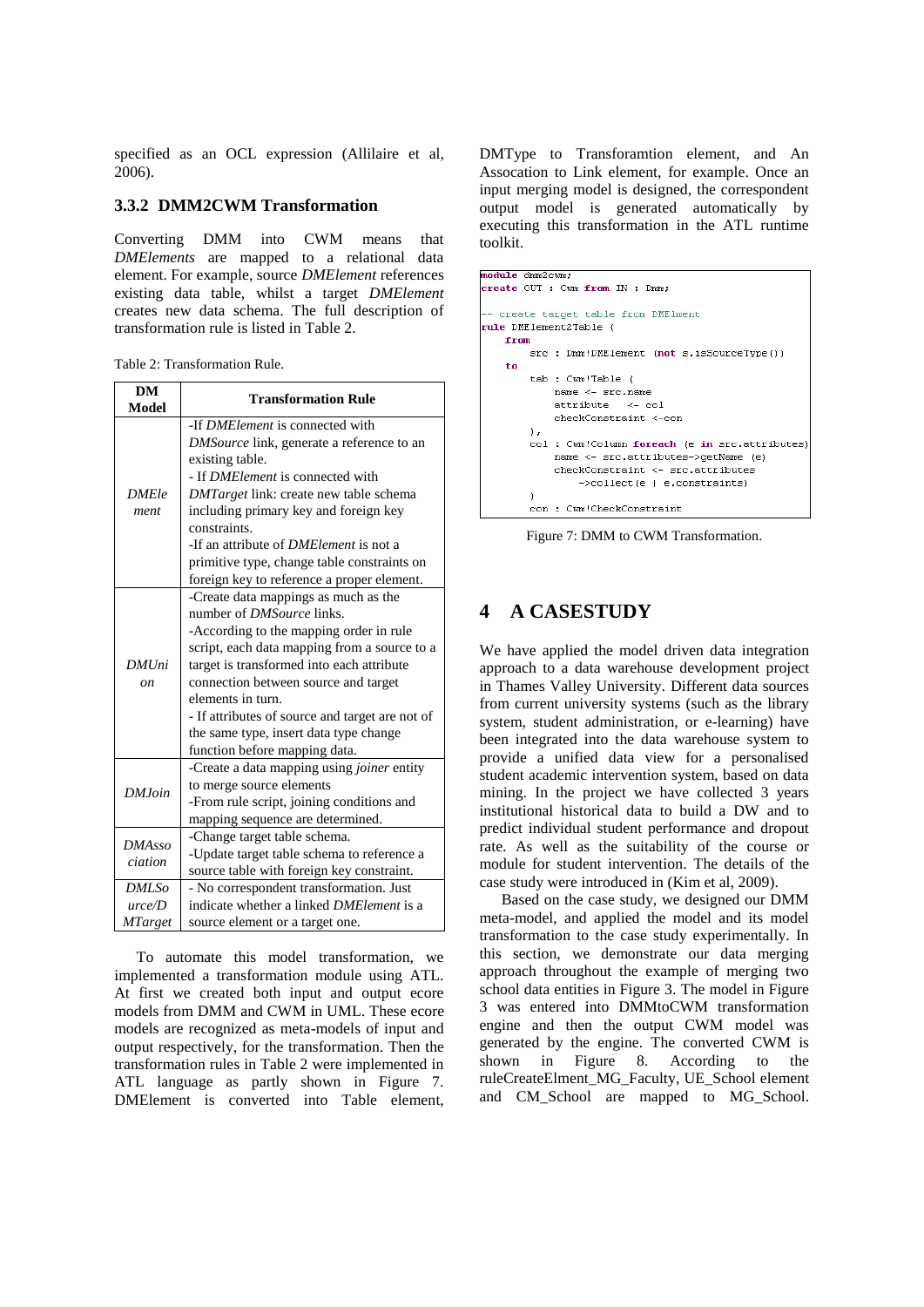DMJoin is mapped into Joiner operation as well. The platform we used is Oracle Warehouse Builder.



Figure 8: An Example of Data Merging PSM.

Once PSM is imported into ETL tool, each model has to be bound with actual data table manually. Through this process the actual data type is determined and additional conditions and logics can be added. Then executable codes are derived from the PSM. The following script in Figure 9 shows a part of PL/SQL packages which is generated from Oracle Warehouse Builder.



Figure 9: An Example Merging Code

## **5 RELATED WORKS**

Several researches have been proposed to overcome the challenges in designing of data integration in the context of MDE. In this section, we present a brief discussion about some relevant approaches.

In (March et al, 2007), MD2A (Multi Dimensional Model Driven Architecture) is suggested as an approach for applying the MDA framework to one of the stages of the DW development: multidimensional (MD) modeling. The authors defined MD PIM, MD PSM and necessary transformations. Although the suggested framework and models covers formalized MDDI, the designed models do not properly address data merging.

For conceptual modeling of data mapping, (Vassiliadis et al, 2002) suggests an ETL mapping model with their own graphic notation. on the other hand, (Mora1, Vassiliadis, and Trujillo, 2004) extends UML to model inter-attribute mapping at the attribute level. A conceptual model can be identified with a PIM in the context of MDA since it describes the necessary aspects of the application independently of the platform on which it will be implemented and executed (Kleppe et al, 2003). Although both of works presents the mapping between data source and target in different levels of granularity, they do not cover linking to PSM which is usually transformed from PIM.

(Muñoz et al, 2009) proposes the model-driven generation and optimization of integration tasks using a process-based approach. The approach models data integration process in high abstraction level in order to raise portability and lower maintenance effort. Although it provides modeling whole integration process rapidly, it does not consider details of each integration process modeling such as data mapping.

Furthermore, several automated data merging approaches are also researched in order to reduce human intervention for data merging through extraction of combined meta-data from source data or source meta-data in (Konigs, 2005) and (Embley et al, 2004). Particularly, (Fabro et al, 2008) and (Marcos et al, 2006) describes semi-automated model transformation using matching transformations and weaving models which can be applied on generation of merging model as well.

### **6 CONCLUSIONS**

In this paper, we have presented a data merging system that aims to provide consistency between design, implementation, and automatic codes generation through creating abstract models in the early stage of a project. Physical models and executable codes from the abstracts will be generated. Through model transformation into CWM, the proposed conceptual modeling does not become isolated from the commercial systems, instead it shows a possibility to be extended and integrated with the existing industrial standards. The proposed meta-model and merging system was evaluated through a case study in Thames Valley University. A graphic modeling tool is being developed, with the aim to improve user interface through the conversion of rule scripts into graphic notations.